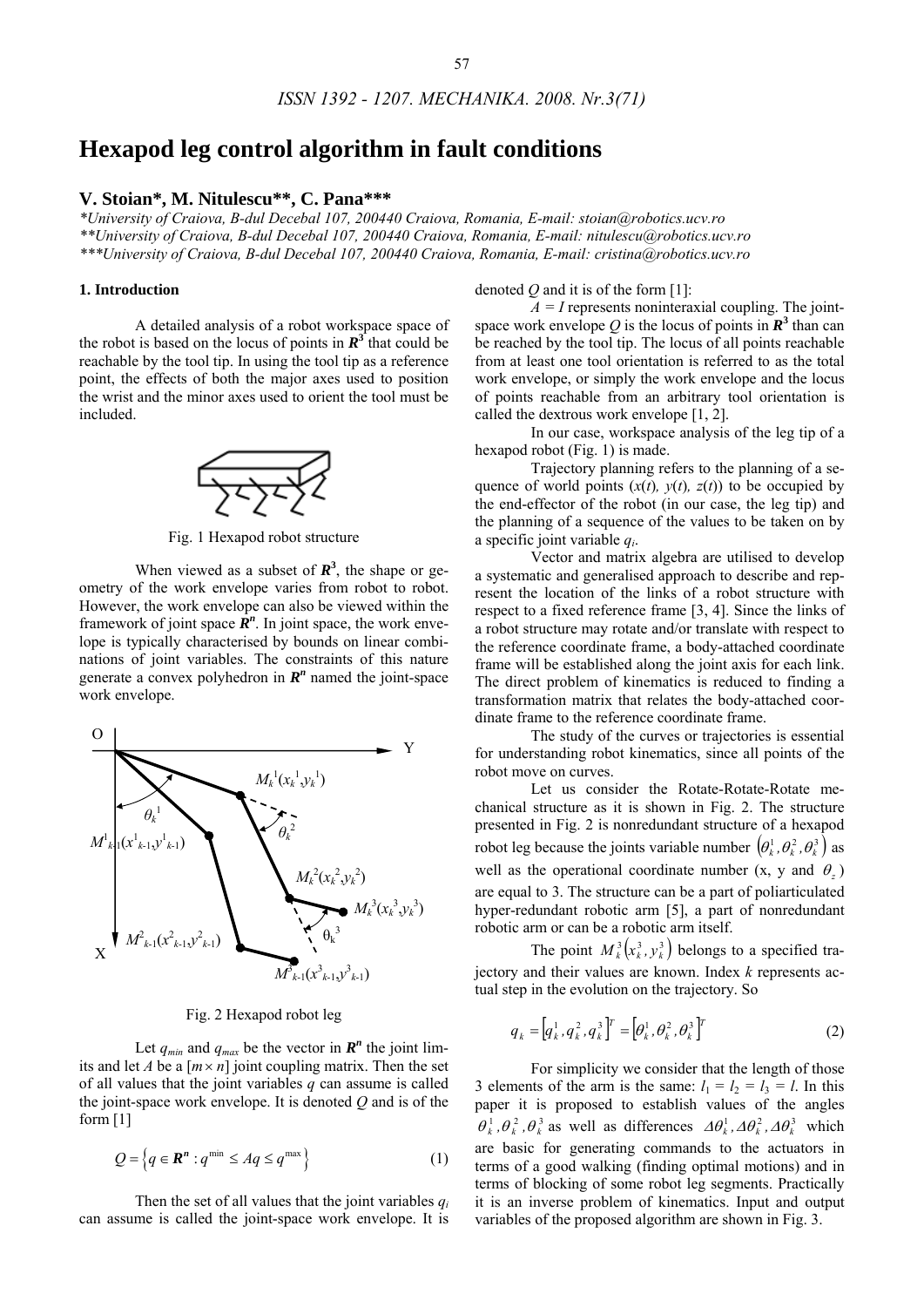



Angles  $\theta_k^1$ ,  $\theta_k^2$ ,  $\theta_k^3$ , displacements  $\Delta \theta_k^1$ ,  $\Delta \theta_k^2$ ,  $\Delta \theta_k^3$  and coordinates of the points  $M_1$  and  $M_2$  (which are necessary in workspace analysis for avoiding some existing obstacles) are determined on the base of the angles  $\theta_{k-1}^1$ ,  $\theta_{k-1}^2$ ,  $\theta_{k-1}^3$  from previous step, on the base of desired coordinates  $x_k^3$ ,  $y_k^3$  of the leg tip and on the base of some information related to physical structure (segments length, maximal and minimal limits of angular displacement and blocking status of some segments). Fault detection and isolation for any systems are presented in [6 - 8]. Specific methods for fault detection and diagnosis are presented in [9 - 13]. The algorithm proposed by the authors allows, if the blocking exists, either a correct positioning by other displacements of the unblocked segments (if it is possible) or a positioning in an acceptable proximity of the desired coordinates by minimising optimal criteria.

#### **2. Algorithm for unblocked joints**

 Let us consider leg structure of the hexapod robot shown in Fig. 2. We wish the positioning of the leg tip in the point  $M_k^3(x_k^3, y_k^3)$  without any specification of the orientation. Coordinates of the point  $M_k^3$  are

$$
x_k^3 = l \sin \theta_k^1 + l \sin \left(\theta_k^1 + \theta_k^2\right) + l \sin \left(\theta_k^1 + \theta_k^2 + \theta_k^3\right) \tag{3}
$$

$$
y_k^3 = l\cos\theta_k^1 + l\cos\left(\theta_k^1 + \theta_k^2\right) + l\cos\left(\theta_k^1 + \theta_k^2 + \theta_k^3\right) \tag{4}
$$

 Because the inverse problem of kinematics has infinity of solutions, let us consider some supplementary conditions imposed by optimal working, avoiding of blocking, a. s. o. (e.g.:  $\theta_k^1 + \theta_k^2 + \theta_k^3 = \theta_k^*$  = constant,  $\theta_k^1 = \theta_k^2 = \theta_k^3$ ,  $\theta_k^3 = \theta_k^*$  - imposed, a. s. o.).

In some situations when passing from the point  $M_{k-1}^3$  to the next point  $M_k^3$  because of its advantageous position, movement of all the 3 elements is not necessary, as consumption economy of energy is possible.

If  $L_1$ ,  $L_2$ , and  $L_3$  note the elements having the length *l*, 1 logic movement status and 0 logic rest status, all the possible situations above mentioned are

 $(L_1 L_2 L_3) \rightarrow (0\ 0\ 0), (0\ 0\ 1), (0\ 1\ 0), (1\ 0\ 0),$ (0 1 1), (1 0 1), (1 1 0), (1 1 1).

The proposed algorithm is presented in the following step sequences:

STEP 1: It is read the robot parameter set:

$$
l, \theta_0^i, \theta_{\min}^i, \theta_{\max}^i, i = 1, 2, 3.
$$

STEP 2:  $k = 1$ 

STEP 3: Are specified  $x_k^3$ ,  $y_k^3$ ,  $\theta_k^*$ .

$$
\text{STEP 4: If } (x_k^3)^2 + (y_k^3)^2 \le 9l^2
$$

then Jump to STEP 6

else Jump to STEP 5

STEP 5: It is displayed "IMPOSSIBLE TO REACH THE POINT"

Jump to STEP 3.

STEP 6: If  $\left(x_k^3 - x_{k-1}^2\right)^2 + \left(y_k^3 - y_{k-1}^2\right) = l^2$ 

then Jump to A001

else Jump to STEP 7

STEP 7:

If 
$$
(x_k^3 - x_{k-1}^1)^2 + (y_k^3 - y_{k-1}^1)^2 = (2l\cos(\theta_{k-1}^3 / 2))^2
$$

then Jump to A010

else Jump to STEP 8

STEP 8: 
$$
\alpha = \alpha \tan \frac{\sin \theta_{k-1}^2 - \sin \theta_{k-1}^3}{1 + \cos \theta_{k-1}^2 + \cos \theta_{k-1}^3}
$$

\n
$$
l_k^{123} = l \left[ \cos \left( \theta_{k-1}^2 - \alpha \right) + \cos \alpha + \cos \left( \theta_{k-1}^3 + \alpha \right) \right]
$$

\nIf 
$$
\left( x_k^3 \right)^2 + \left( y_k^3 \right)^2 = \left( l_k^{123} \right)^2
$$

\nthen Jump to A100

else Jump to STEP 9

$$
\text{STEP 9: If } \left(x_k^3 - x_{k-1}^1\right)^2 + \left(y_k^3 - y_{k-1}^1\right)^2 \le 4l^2
$$

then Jump to A011

else Jump to STEP 10  
\nSTEP 10: 
$$
l_k^{12} = 2l \cos(\theta_{k-1}^2 / 2)
$$
  
\nIf  $(l_k^{12} - l)^2 \le (x_k^3) + (y_k^3) \le (l_k^{12} + l)^2$   
\nthen Jump to A101  
\nelse Jump to STEP 11

$$
\begin{aligned} \text{STEP 11: } l_k^{23} &= 2l \cos \left( \theta_{k-1}^3 / 2 \right) \\ \text{If } \left( l_k^{23} - l \right)^2 &\leq \left( x_k^3 \right) + \left( y_k^3 \right) \leq \left( l_k^{23} + l \right) \end{aligned}
$$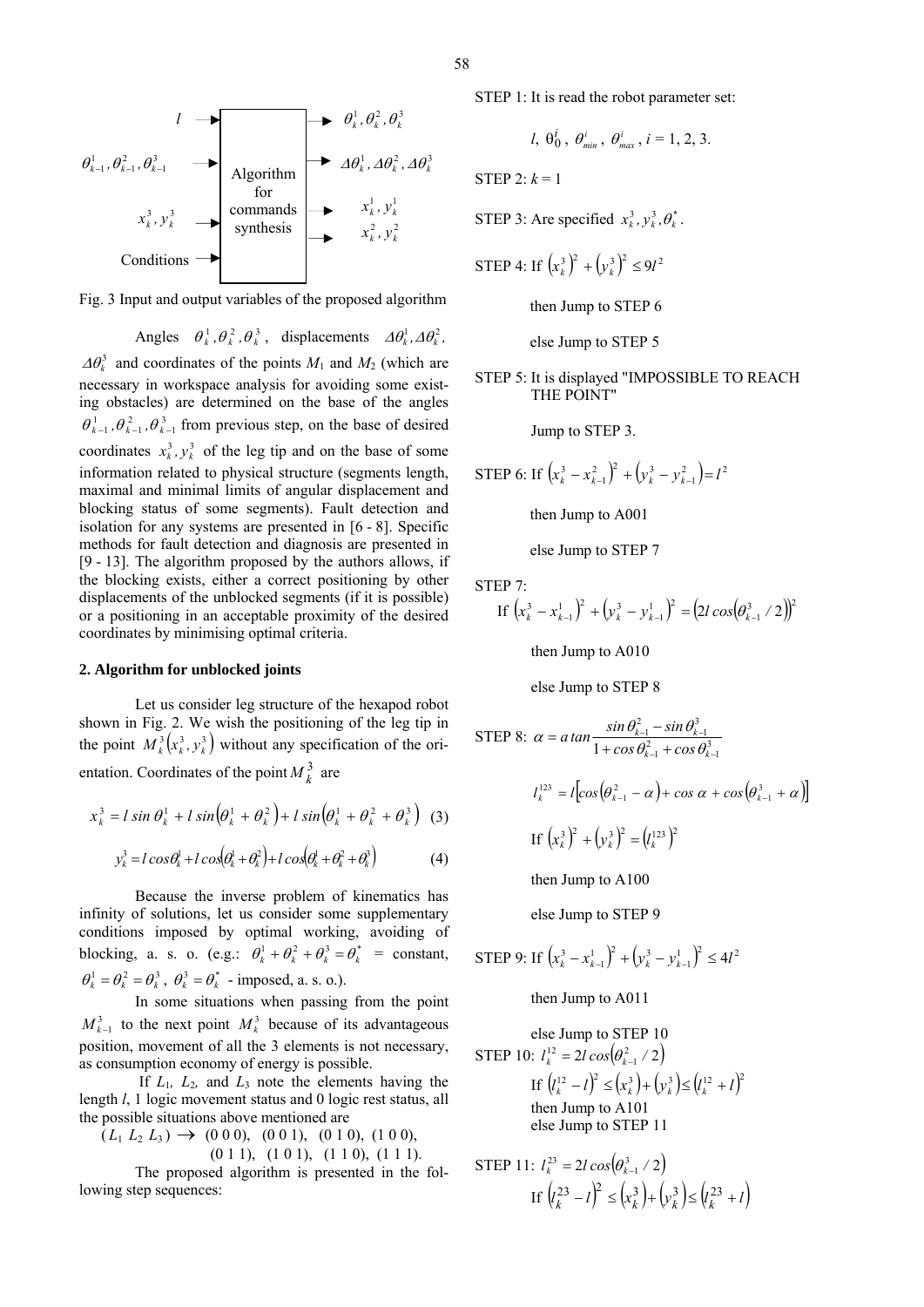then Jump to A110

else Jump to A111

A001: 
$$
\theta_k^1 = \theta_{k-1}^1
$$
;  $\theta_k^2 = \theta_{k-1}^2$ ;  

$$
\theta_k^3 = a \tan \frac{x_k^3 - x_{k-1}^2}{y_k^3 - y_{k-1}^2} - (\theta_k^1 + \theta_k^2)
$$

Jump to STEP 12.

A010: 
$$
\theta_k^1 = \theta_{k-1}^1
$$
;  $\theta_k^3 = \theta_{k-1}^3$ ;  

$$
\theta_k^2 = \theta_{k-1}^2 + \left( \alpha \tan \frac{x_k^3 - x_{k-1}^1}{y_k^3 - y_{k-1}^1} - \alpha \tan \frac{x_{k-1}^3 - x_{k-1}^1}{y_{k-1}^3 - y_{k-1}^1} \right)
$$

Jump to STEP 12.

A100: 
$$
\theta_k^2 = \theta_{k-1}^2
$$
;  $\theta_k^3 = \theta_{k-1}^3$ ;

$$
\theta_k^1 = \theta_{k-1}^1 + \left( a \tan \frac{x_k^3}{y_k^3} - a \tan \frac{x_{k-1}^3}{y_{k-1}^3} \right)
$$

Jump to STEP 12.

A011: 
$$
\theta_k^1 = \theta_{k-1}^1
$$
  
\n
$$
c_k^3 = \frac{(x_k^3 - x_{k-1}^1)^2 + (y_k^3 - y_{k-1}^1)^2 - 2l^2}{2l^2}
$$
\n
$$
\theta_k^3 = a \tan \frac{\sqrt{1 - (c_k^3)^2}}{c_k^3}
$$
\n
$$
s_k^{21} = \frac{x_k^3 - x_{k-1}^1}{2l} - \frac{\sin \theta_k^3 (y_k^3 - y_{k-1}^1)}{2l(1 + \cos \theta_k^3)}
$$
\n
$$
\theta_k^2 = a \tan \frac{s_k^{21}}{\sqrt{1 - (s_k^{21})^2}} - \theta_{k-1}^1
$$
\nJump to STEP 12.

A101: 
$$
\theta_k^2 = \theta_{k-1}^2
$$
  
\n
$$
c_k^{3*} = \frac{(x_k^3)^2 + (y_k^3)^2 - (l_k^{12})^2 - l^2}{2ll_k^{12}}
$$
\n
$$
\theta_k^{3*} = a \tan \frac{\sqrt{1 - (c_k^{3*})^2}}{c_k^{3*}}; \ \theta_k^3 = \theta_k^{3*} - \theta_{k-1}^2 / 2
$$
\n
$$
b = 2(l_k^{12} + l \cos \theta_k^{3*}) ;
$$
\n
$$
c = l \sin \theta_k^{3*}
$$

$$
\theta_k^1 = 2a \tan \frac{b \pm \sqrt{b^2 - 4\left[\left(x_k^3\right)^2 - c^2\right]}}{2\left(x_k^3 + c\right)} - \frac{\theta_{k-1}^2}{2}
$$

Jump to STEP 12.

A110: 
$$
\theta_k^3 = \theta_{k-1}^3
$$
  
\n
$$
c_k^{23} = \frac{(x_k^3)^2 + (y_k^3)^2 - (l_k^{23})^2 - l^2}{2ll_k^{23}}
$$
\n
$$
\theta_k^2 = a \tan \frac{\sqrt{1 - (c_k^{23})^2}}{c_k^{23}} - \frac{\theta_{k-1}^3}{2}
$$
\n
$$
b = \frac{(x_k^3)^2 + (y_k^3)^2 - (l_k^{23})^2 + l^2}{2l}
$$
\n
$$
\theta_k^1 = 2a \tan \frac{x_k^3 \pm \sqrt{(x_k^3)^2 + (y_k^3)^2 - b^2}}{b + y_k^3}
$$

Jump to STEP 12.

A111: 
$$
r_k^1 = x_k^3 - l \sin \theta_k^* ; r_k^2 = y_k^3 - l \cos \theta_k^*
$$
  
\n $r_k^3 = \frac{(r_k^1)^2 + (r_k^2)^2}{2l} ; c_k^2 = \frac{r_k^3}{l} ;$   
\n $\theta_k^2 = a \tan \frac{\sqrt{1 - (c_k^2)^2}}{c_k^2}$   
\n $\theta_k^1 = a \tan \left( 2 \frac{r_k^1 \pm \sqrt{(r_k^1)^2 + (r_k^2)^2 - (r_k^3)^2}}{r_k^2 + r_k^3} \right)$   
\n $\theta_k^3 = \theta_k^* - (\theta_k^1 + \theta_k^2)$   
\nJump to STEP 12.

STEP 12:

If 
$$
(\theta_{min}^1, \theta_{min}^2, \theta_{min}^3) \leq (\theta_k^1, \theta_k^2, \theta_k^3) \leq (\theta_{max}^1, \theta_{max}^2, \theta_{max}^3)
$$

then Jump to STEP 13

# else Jump to STEP 16

$$
\text{STEP 13: } \Delta \theta_k^i = \theta_k^i - \theta_{k-1}^i \; ; \; i = 1, 2, 3.
$$
\n
$$
x_k^1 = l \sin \theta_k^1; \; y_k^1 = l \cos \theta_k^1
$$
\n
$$
x_k^2 = l \sin \theta_k^1 + l \sin(\theta_k^1 + \theta_k^2);
$$
\n
$$
y_k^2 = l \cos \theta_k^1 + l \cos(\theta_k^1 + \theta_k^2)
$$

STEP 14: *k = k*+1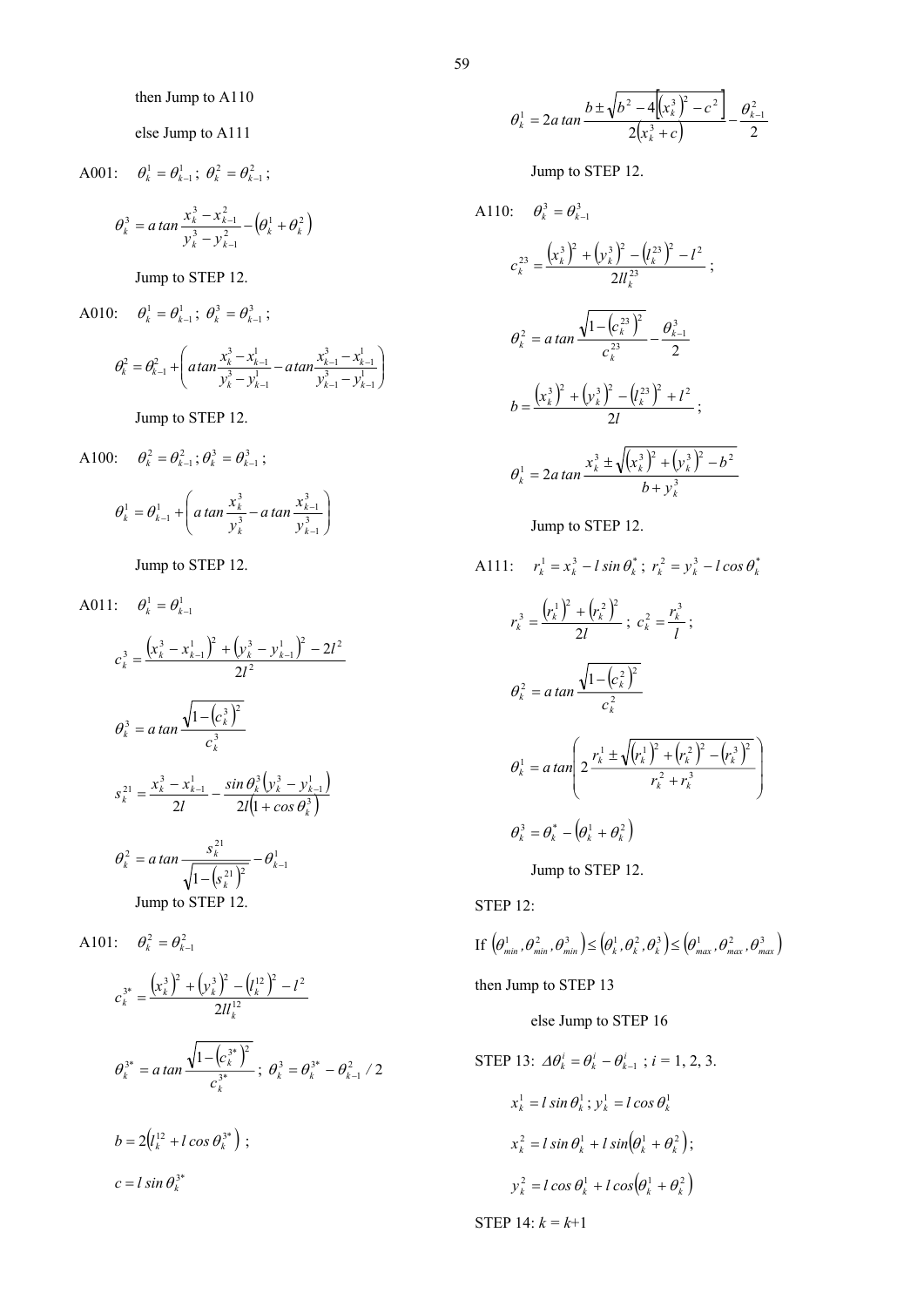# STEP 16: "IMPOSIBLE DEPLACEMENT FOR *Li*" ; Jump to STEP 3

## **3. Algorithm for blocked joints**

 Let us consider leg structure of the hexapod robot shown in Fig. 2. Because each joint has a sensor, we know exactly the values of each angle  $(\theta_k^1, \theta_k^2, \theta_k^3)$  and we can detect if one or more actuators are blocked. The structure proposed by the authors for the synthesis of commands in fault conditions is presented in Fig. 4. We calculate a residual vector  $r(t)$  with the relation [6 - 8]:

$$
r(t) = \begin{bmatrix} \Delta \theta_k^1 - \Delta \theta_k^{1r} \\ \Delta \theta_k^2 - \Delta \theta_k^{2r} \\ \Delta \theta_k^3 - \Delta \theta_k^{3r} \end{bmatrix} = \begin{bmatrix} r_k^1 \\ r_k^2 \\ r_k^3 \end{bmatrix}
$$
 (5)

where  $\Delta \theta_k^i$  represent the calculated command for the *ith* joint and  $\Delta \theta_k^{ir}$  is the real angular movement.

In this situation the algorithm calculates the position of the leg tip under fault condition.

For the synthesis of new commands it must be taken into consideration that the value of  $\theta_k^i = \theta^{id}$  is a fixed (uncontrollable) parameter in (3) and (4).

To determine the rest commands we minimise the criterion (6) which represent Euclidean distance

$$
J = \left\| \left( x_k^3 - x_k^{3^*} \right)^2 + \left( y_k^3 - y_k^{3^*} \right)^2 \right\|
$$
 (6)

where  $(x_k^3, y_k^3)$  represent the imposed (desired) position and  $(x_k^{3*}, y_k^{3*})$  are the best possible position into proximity. To minimise (6) under fault conditions, we have the equations

$$
\frac{\partial J}{\partial \theta_k^j} = 0 \tag{7}
$$

where  $j \neq i$ , the *ith* actuator is blocked. If the distance is acceptable, the commands are validated and new angle values will become the inputs (Fig. 3) for the next step, else the algorithm jumps to the step 16.



Fig. 4 Structure for the synthesis of commands for the legs in fault conditions

# **4. Conclusions**

 This paper presents an algorithm which allows for the leg structure of a hexapod robot, under the terms of the actuator blocking occurrence during the walking, either a correct positioning (if it is possible) or a positioning in an acceptable proximity of the desired coordinates by minimising optimal criteria (by the adequate commands to the functional elements).

 A synthesis of the commands to a poli-articulated robotic structure (3 segments) is proposed in this paper. First, a workspace analysis is made, then the algorithm for the actuators in terms of a good walking (finding the optimal motions), is presented.

Because the problem of inverse kinematics has infinity of solutions, some supplementary conditions imposed by optimal work, the avoiding of blocking, a. s. o. are considered.